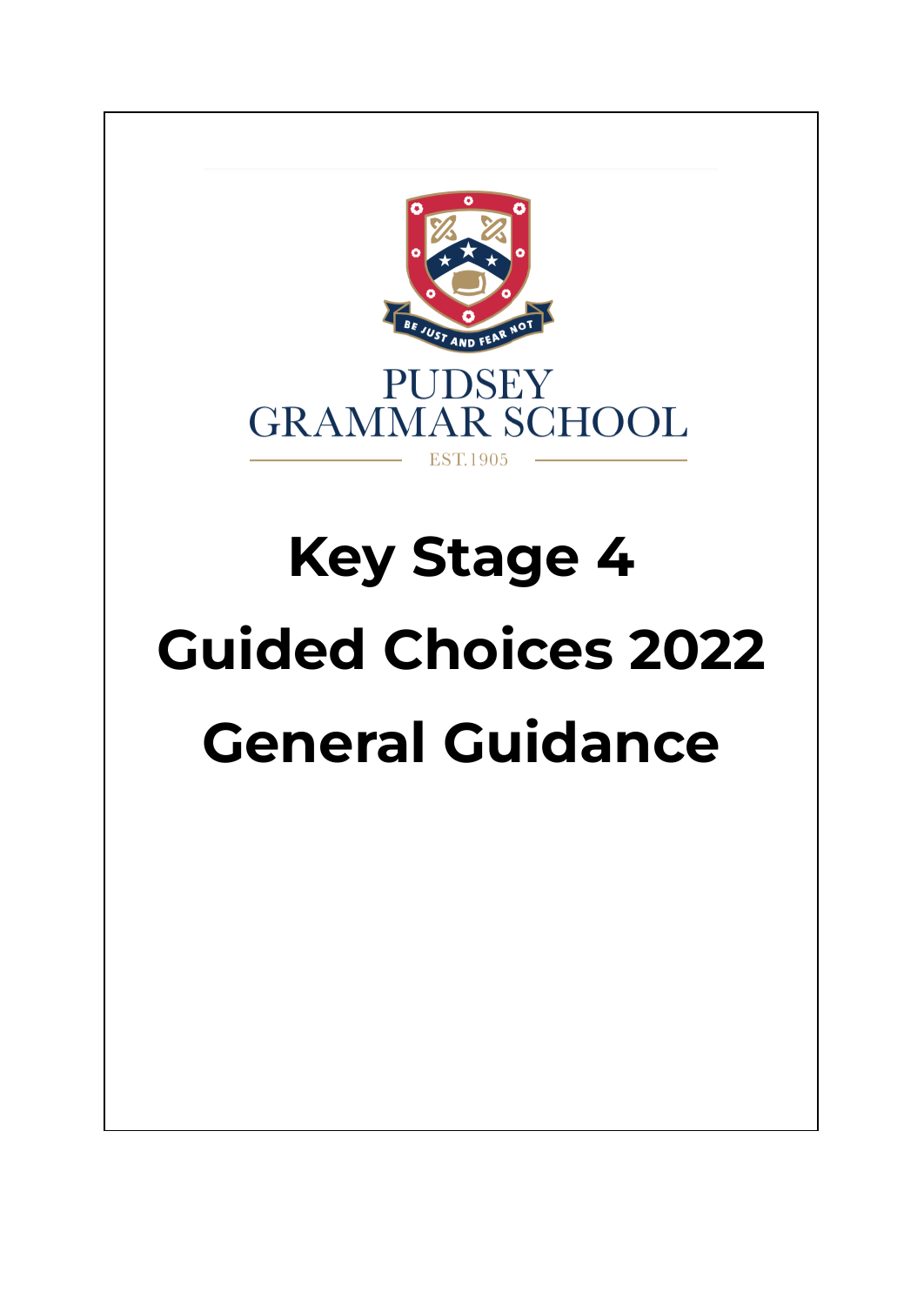Welcome to the guided choices process in Year 9. This is an exciting time for students, as they now have the opportunity to choose some of the courses they would like to take in Years 10 and 11.

This guidance will help students and their parents/carers understand the process and will give them some suggestions about how to choose the courses. There is also a lot of support at hand and students can discuss their choices with their subject teachers, form tutor, Director of Studies and parents/carers.

All students will be guided with their choices. We want the courses chosen by students to provide them with the best possible chance of success, as well as ensuring that their curriculum is broad, balanced and enjoyable.

# **Core Subjects**

All students will take the following subjects in Year 10 and 11: English Language and Literature GCSE, Mathematics GCSE, Combined Science (2 x GCSE). Students will also take the non-examined courses of PE, RE and PSHE (Personal, Social and Health Education).

#### **Important Dates in the Guided Choices Process**

Guided Choices Assembly- Tuesday 15<sup>th</sup> March Guided Choices pamphlet given to students – Wednesday 16<sup>th</sup> March Subject Fair -Thursday 17<sup>th</sup> March 5-7pm Guided Choice forms open - Friday 25<sup>th</sup> March Deadline for completed forms – Wednesday 30<sup>th</sup> March Meetings with some students to discuss choices – After Easter holidays Letters to go to parents/carers with course selection -End of May

#### **Guided Choices Pathways**

In addition to the Core Subjects, **all** students must choose History or Geography.

Students are then on one of two pathways;

**Pathway One** - students must pick French, Spanish or Mandarin and two other courses.

**Pathway Two -** students must pick three other courses. Students on Pathway Two can pick French, Spanish or Mandarin if they wish.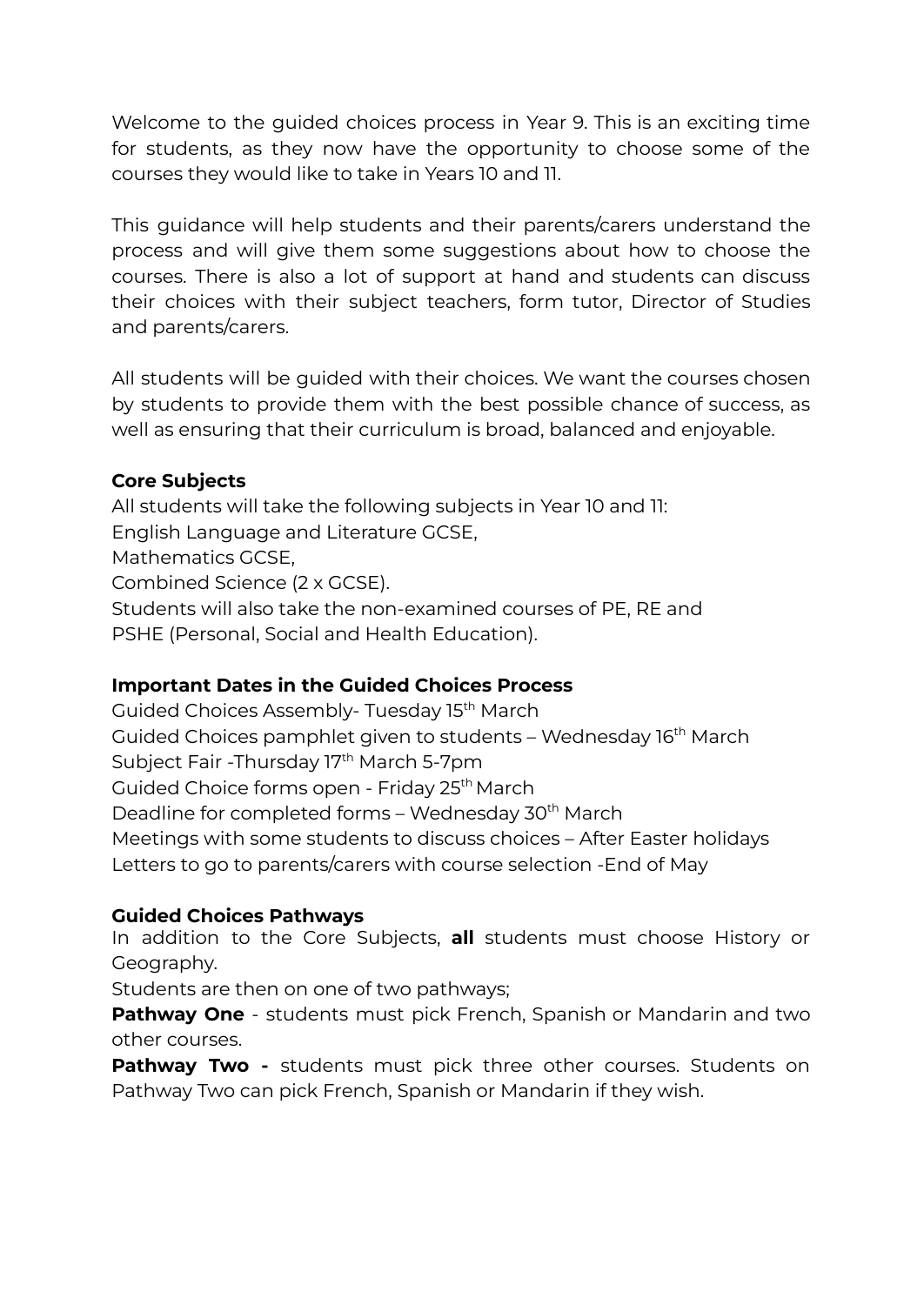# **Guided Choices Blocks**

The courses must fit into the Guided Choices Blocks below, with one course from each of the 4 blocks. Students must also pick 2 reserve courses from any of the blocks just in case we are unable to offer the 4 preferred courses.

| <b>Block1</b>           | <b>Block 2</b>          | <b>Block 3</b>     | <b>Block 4</b>     |
|-------------------------|-------------------------|--------------------|--------------------|
| Art                     | <b>Business Studies</b> | Computer Studies   | Art                |
| <b>GCSE</b>             | <b>GCSE</b>             | <b>GCSE</b>        | <b>GCSE</b>        |
| <b>Business Studies</b> | Geography               | *Enterprise        | Design Technology  |
| <b>GCSE</b>             | <b>GCSE</b>             | <b>BTFC</b>        | <b>GCSE</b>        |
| Drama                   | History                 | Food Technology    | *Enterprise        |
| <b>GCSE</b>             | <b>GCSE</b>             | <b>GCSE</b>        | <b>BTEC</b>        |
| Food Technology         | $^*$ ICT                | History            | French             |
| <b>GCSE</b>             | <b>BTEC</b>             | <b>GCSE</b>        | <b>GCSE</b>        |
| French                  | *Media                  | *Media             | Geography          |
| <b>GCSE</b>             | Cambridge National      | Cambridge National | <b>GCSE</b>        |
| Geography               | *Music                  | Photography        | *Health & Social   |
| <b>GCSE</b>             | <b>BTEC</b>             | <b>GCSE</b>        | Care BTEC          |
| History                 | Photography             | <b>RF</b>          | History            |
| <b>GCSE</b>             | <b>GCSE</b>             | <b>GCSE</b>        | <b>GCSE</b>        |
| $*$ ICT                 | <b>PE</b>               | Spanish            | Mandarin           |
| <b>BTEC</b>             | <b>GCSE</b>             | <b>GCSE</b>        | <b>GCSE</b>        |
| *Sports Science         | Spanish                 | *Sports Science    | *Media             |
| <b>BTFC</b>             | <b>GCSE</b>             | <b>BTFC</b>        | Cambridge National |

\*These are vocational courses.

#### **How to choose**

Students should select courses that;

- they are interested in,
- they have the relevant skills in, or are keen to develop those skills,
- they can be successful in,
- may be relevant to any future career aspirations.

#### **Types of courses**

Students should also consider the type of course as well;

- many GCSEs (e.g. Hist/Geog) are 100% examined at the end of Year 11,
- practical GCSEs (e.g. Art, Drama DT) have a controlled assessment/ coursework element (60%) as well as an examination (40%),
- vocational courses have larger coursework elements (approx. 75%) and much smaller examined elements (approx. 25%) than GCSEs,